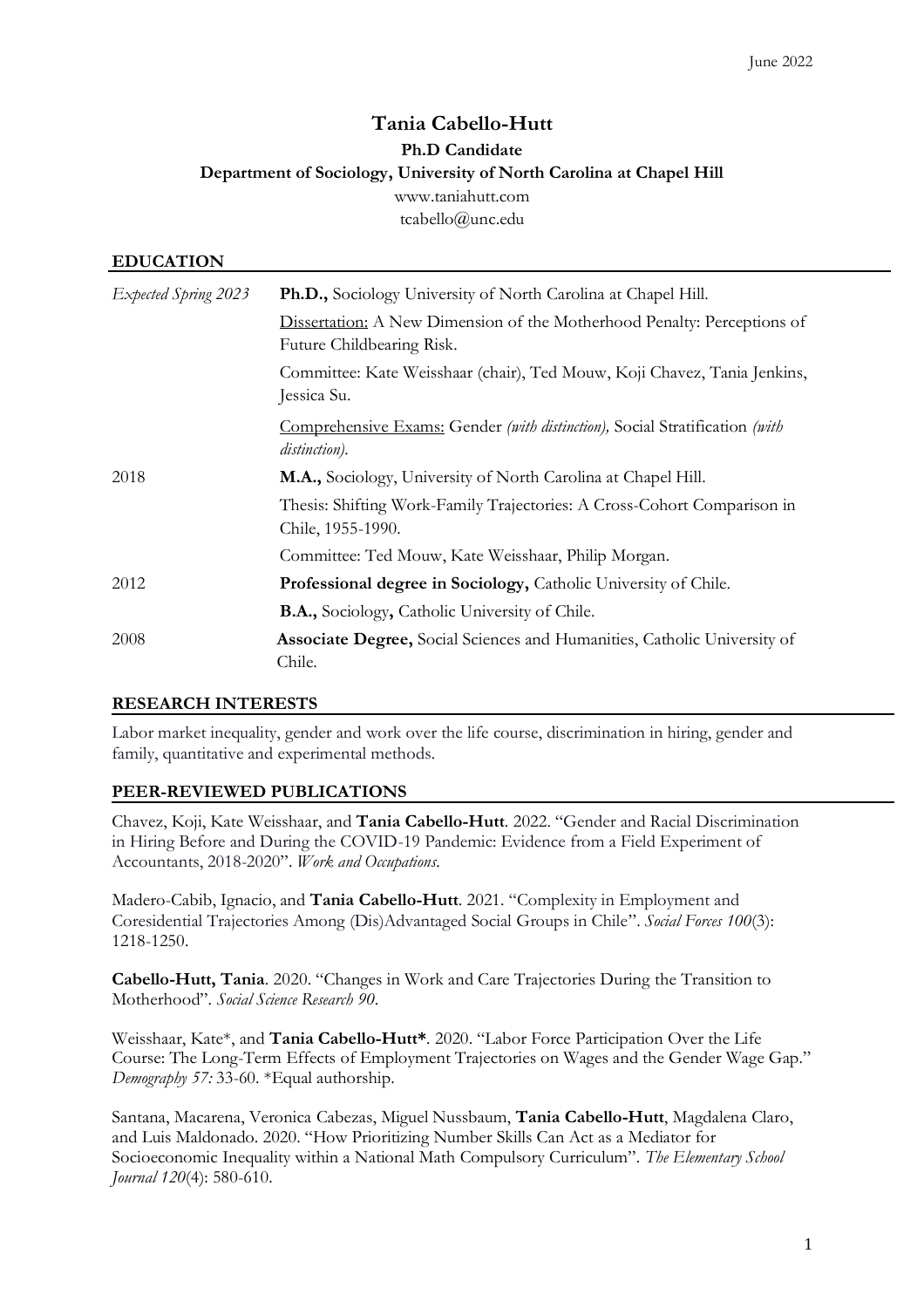**Cabello-Hutt, Tania**, Patricio Cabello and Magdalena Claro. 2017. "Online Opportunities and Risks for Children and Adolescents: The Role of Digital Skills, Age, Gender and Parental Mediation in Brazil." *New Media & Society 20(7):* 2411-2431.

Livingstone, Sonia, Dafna Lemish, Sun Sun Lim, Monica Bulger, Patricio Cabello, Magdalena Claro, **Tania Cabello-Hutt**, Joe Khalil, Kristiina Kumpulainen, Usha S. Nayar, Priya Nayar, Jonghwi Park, Maria Melizza Tan, Jeanne Prinsloo and Bu Wei. 2017. "Global Perspectives on Children's Digital Opportunities: An Emerging Research and Policy Agenda." *Pediatrics 140* (Supplement 2): S137.

Claro, Magdalena, **Tania Cabello**, Ernesto San Martín and Miguel Nussbaum. 2015. "Comparing Marginal Effects of Chilean Students' Economic, Social and Cultural Status on Digital Versus Reading and Mathematics Performance." *Computers & Education 82*(0):1-10.

Jara, Ignacio, Magdalena Claro, Juan Enrique Hinostroza, Ernesto San Martín, Patricio Rodríguez, **Tania Cabello**, Andrea Ibieta and Christian Labbé. 2015. "Understanding Factors Related to Chilean Students' Digital Skills: A Mixed Methods Analysis." *Computers & Education 88*:387-98.

Hinostroza, J. Enrique, Carolina Matamala, Christian Labbé, Magdalena Claro and **Tania Cabello**. 2015. "Factors (Not) Affecting What Students Do with Computers and Internet at Home." *Learning, Media and Technology 40*(1): 43-63.

### **OTHER PUBLICATIONS**

Cabello, Patricio, Magdalena Claro and **Tania Cabello-Hutt**. 2016. "Parental Mediation in the Use of ICT as Perceived by Brazilian Children: Reflections on the 2014 ICT Kids Online Brazil Survey." in *Survey on Internet Use by Children in Brazil – ICT Kids Online Brazil 2015*, edited by A. F. Barbosa. São Paulo: CGI. br.

San Martín, Ernesto., Claro, Magdalena, **Cabello, Tania**, and Preiss, D. 2013. "ICT skills for learning and their relationship with school achievement in language and mathematics." In: Development of digital skills for the 21st century in Chile: What are the SIMCE TIC results showing? (pp. 229-252). Santiago, Chile: Enlaces, CEPPE & País Digital.

Stuven, Ana María, **Cabello, Tania**, Crisóstomo, Bernardita, and Lozier, Maureen. 2013. "Women before and now: a road of social and political inclusion." In: *Public Agenda Topics*, Public Policy Center at Catholic University of Chile. Year 8, Nº61, Santiago, Chile.

#### **WORKING PAPERS**

**Cabello-Hutt, Tania**. "The Categorization of Motherhood Status in the Labor Market."

Weisshaar, Kate, Koji Chavez, and **Tania Cabello-Hutt**. "An Imperfect Match? Gender and Racial Discrimination in Hiring Across Relative Qualification."

#### **WORK IN PROGRESS**

**Cabello-Hutt, Tania**. "Future Childbearing Risk: A New Dimension of the Motherhood Penalty".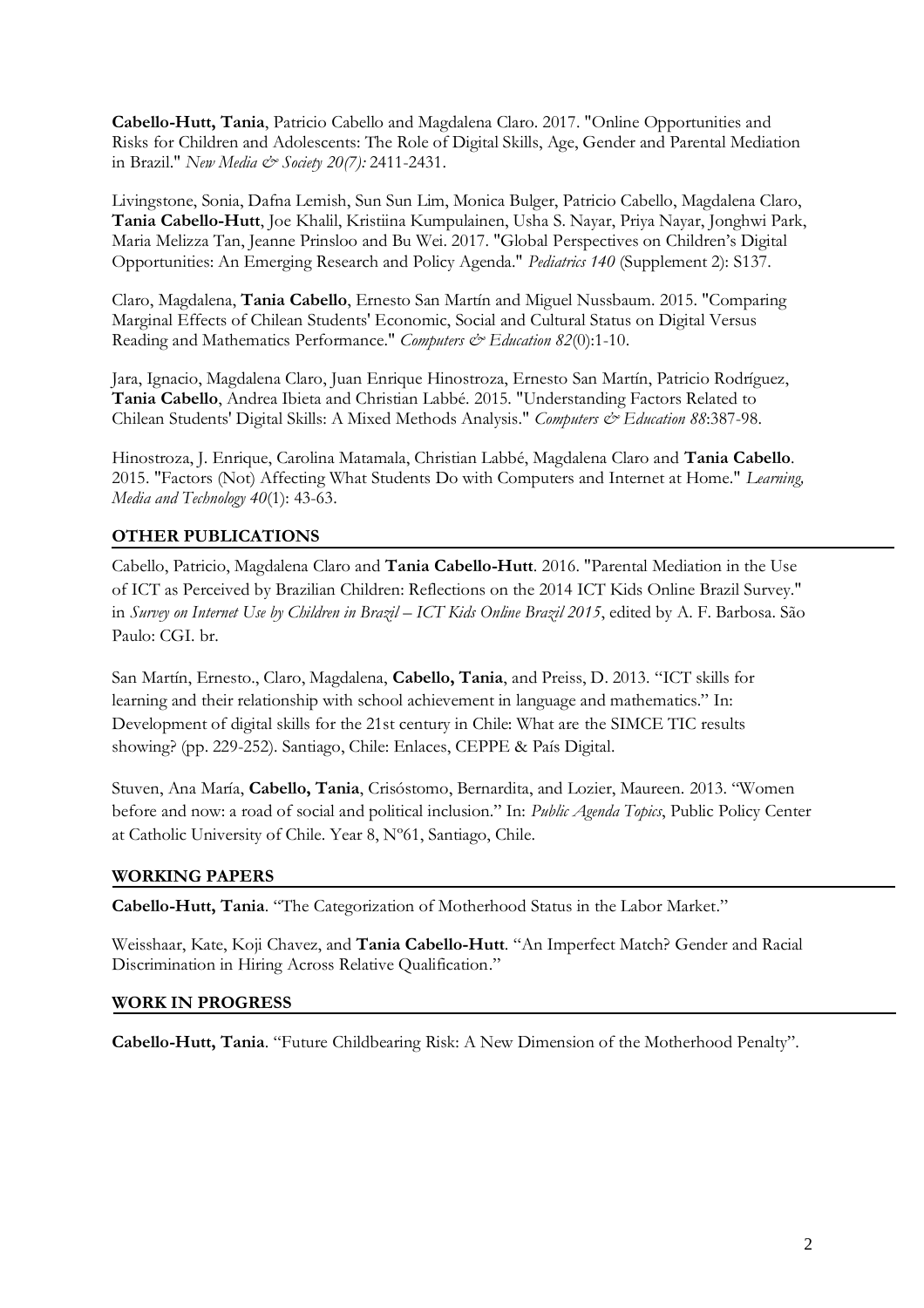# **GRANTS, FELLOWSHIPS, AND AWARDS**

| 2022      | Odum Award for Research Excellence, Department of Sociology, The University of<br>North Carolina at Chapel Hill.       |
|-----------|------------------------------------------------------------------------------------------------------------------------|
| 2021-2022 | Thomas S. and Helen Borda Royster and Snowden and Elspeth Merck Henry<br>Dissertation Fellowship, UNC Graduate School. |
| 2021      | Graduate Student Opportunity Fund, UNC Graduate School.                                                                |
| 2021      | Research Development Grant, UNC Sociology Department.                                                                  |
| 2020      | Survey Grant, Summer Institute in Computational Social Science (SICSS), Duke                                           |
|           | University.                                                                                                            |
| 2019      | Pilot Study Grant, UNC Sociology Department.                                                                           |
| 2018      | Carolina Population Center Pre-Doctoral Trainee Program.                                                               |
| 2018-2020 | Doctoral Studies Fellowship "Beca Chile", Chilean National Comission of Scientific<br>and Technological Research.      |
| 2018      | Pre-dissertation Field Research Grant, Institute for the Study of the Americas.                                        |
| 2017      | Graduate Student Transportation Grant, UNC Chapel Hill Graduate School.                                                |
| 2012      | Award for Outstanding Sociology Student of 2012 Graduating Class, Catholic<br>University of Chile.                     |

### **SCHOLARLY PRESENTATIONS**

| 2021 | "A New Dimension of the Motherhood Penalty: Perceptions of Future Childbearing<br>Risk." Paper presented at the Annual Meeting of the American Sociological<br>Association 2021 (online).                                                              |
|------|--------------------------------------------------------------------------------------------------------------------------------------------------------------------------------------------------------------------------------------------------------|
| 2021 | "The COVID-19 Pandemic and Gender and Racial Discrimination in Hiring:<br>Evidence from a Natural Experiment." Paper presented with Koji Chavez and Kate<br>Weisshaar at the Annual Meeting of the American Sociological Association 2021<br>(online). |
| 2020 | "Extending the scope of the life destandardization thesis: Lifetime employment and<br>residential trajectories in a developing country." Paper presented at the Annual<br>Meeting of the American Sociological Association 2020 (online).              |
| 2019 | "Becoming a Parent: The Gendered Privileges and Burdens of Paid Parental Leave."<br>Paper presented at the Annual Meeting of the American Sociological Association<br>2019. New York City, NY.                                                         |
| 2018 | "The Long-Term Effect of Employment Trajectories on Wages." Paper presented<br>with Kate Weisshaar at the Annual Meeting of the American Sociological Association<br>2018. Philadelphia, PA.                                                           |
| 2018 | "Changes in Work-Family Trajectories during the Transition to Motherhood." Paper<br>presented at the Annual Meeting of the American Sociological Association 2018.<br>Philadelphia, PA.                                                                |
| 2018 | "The Long-Term Effects of Employment Trajectories on Wages." Paper presented<br>with Kate Weisshaar at the Annual Meeting of the Population Association of<br>America. Denver, CO.                                                                     |
| 2018 | "Paid Work and Care Work Pathways after the Transition to Motherhood in<br>Chile." Paper presented at the Annual Meeting of the Population Association of<br>America. Denver, CO.                                                                      |
| 2018 | "Changes in Work-Family Trajectories during the Transition to Motherhood." Paper<br>presented at the Annual Meeting of the Latin American Studies Association.<br>Barcelona, Spain.                                                                    |